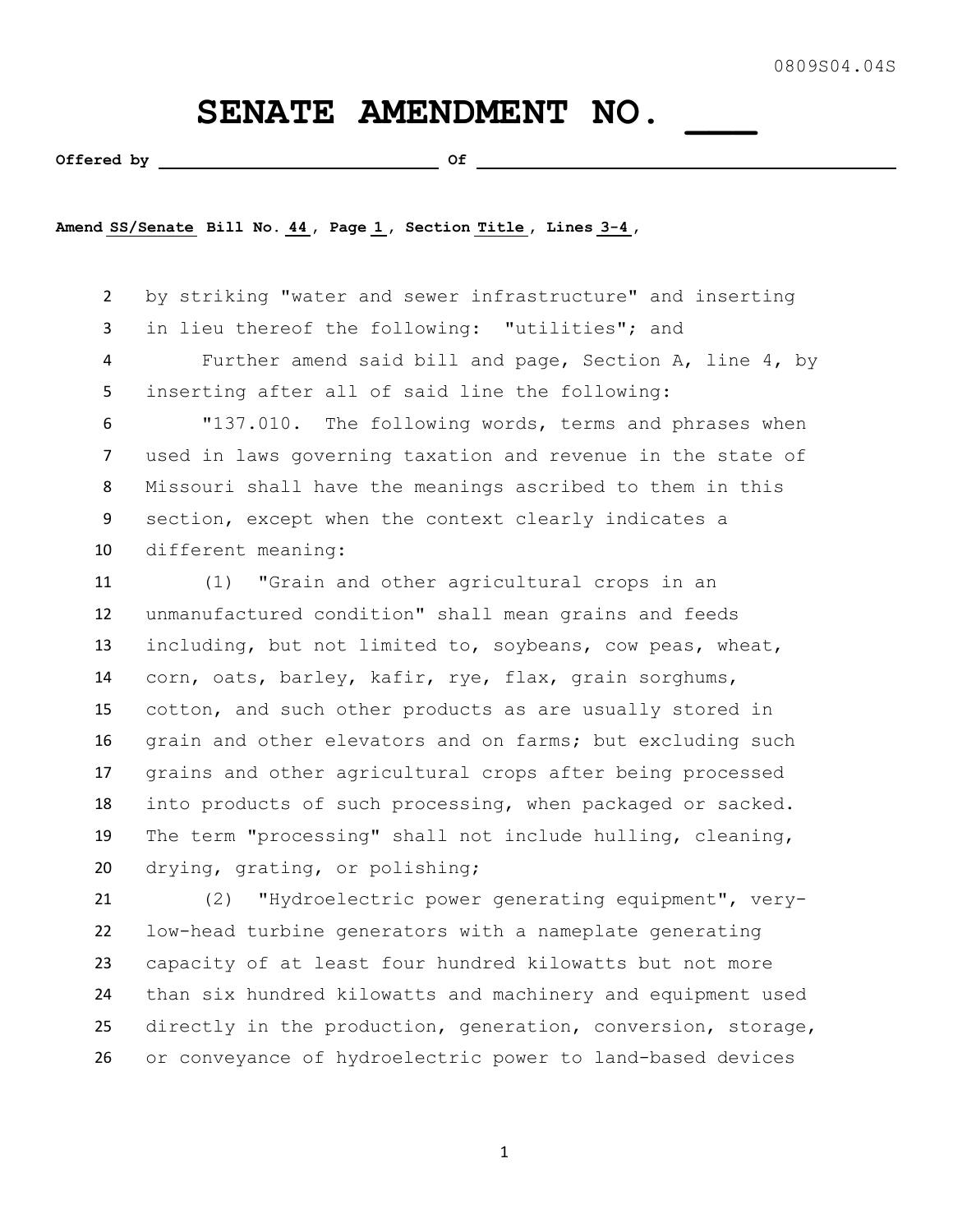and appurtenances used in the transmission of electrical energy;

 (3) "Intangible personal property", for the purpose of taxation, shall include all property other than real property and tangible personal property, as defined by this section;

 (4) "Real property" includes land itself, whether laid out in town lots or otherwise, and all growing crops, buildings, structures, capitalized overhead expenses, improvements and fixtures of whatever kind thereon, hydroelectric power generating equipment, the installed poles used in the transmission or reception of electrical energy, audio signals, video signals or similar purposes, provided the owner of such installed poles is also an owner of a fee simple interest, possessor of an easement, holder of a license or franchise, or is the beneficiary of a right- of-way dedicated for public utility purposes for the underlying land; and attached wires, transformers, amplifiers, substations, and other such devices and appurtenances used in the transmission or reception of electrical energy, audio signals, video signals or similar purposes when owned by the owner of the installed poles, 49 otherwise such items are considered personal property; and stationary property used for transportation or storage of **[**liquid and gaseous products, including, but not limited to, petroleum products, natural gas,**]** propane or LP gas equipment**[**, water, and sewage**]**;

 (5) "Reliever airport", any land and improvements, exclusive of structures, on privately owned airports that qualify as reliever airports under the National Plan of Integrated Airport Systems that may receive federal airport improvement project funds through the Federal Aviation Administration;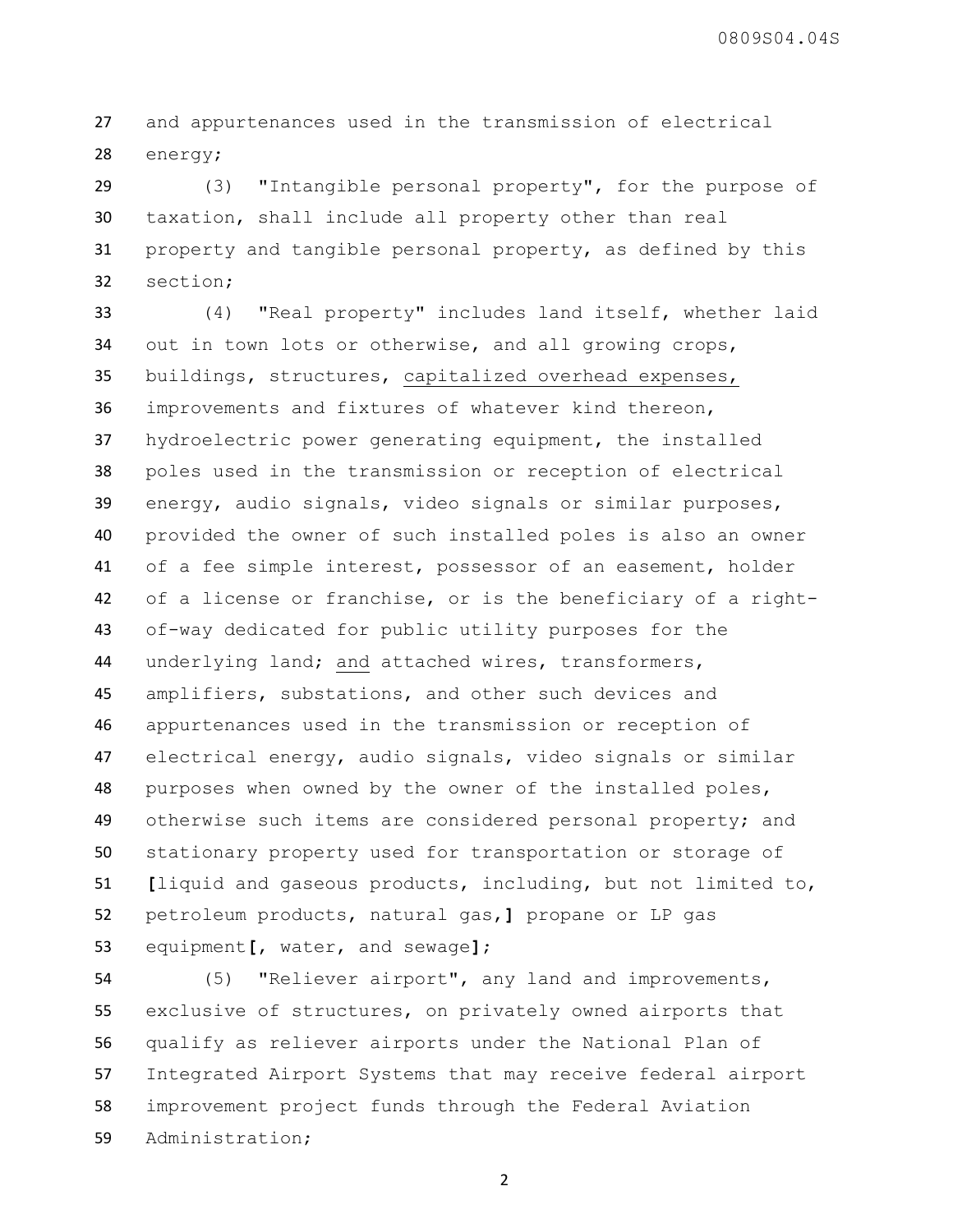(6) "Tangible personal property" includes every tangible thing being the subject of ownership or part ownership whether animate or inanimate, other than money, and not forming part or parcel of real property as herein defined, but does not include household goods, furniture, wearing apparel and articles of personal use and adornment, as defined by the state tax commission, owned and used by a person in his home or dwelling place. Stationary property used for transportation or storage of liquid and gaseous products, including, but not limited to, petroleum products, natural gas that is not propane or LP gas, water, and sewage shall be considered tangible personal property.

 137.122. 1. As used in this section, the following terms mean:

 (1) "Business personal property", tangible personal property which is used in a trade or business or used for production of income and which has a determinable life of longer than one year except that supplies used by a business shall also be considered business personal property, but shall not include livestock, farm machinery, grain and other agricultural crops in an unmanufactured condition, property subject to the motor vehicle registration provisions of chapter 301, property assessed under section 137.078, the 83 property of rural electric cooperatives under chapter 394, or property assessed by the state tax commission under chapters 151, 153, and 155, section 137.022, and sections 137.1000 to 137.1030;

 (2) "Class life", the class life of property as set out in the federal Modified Accelerated Cost Recovery System life tables or their successors under the Internal Revenue Code as amended;

 (3) "Economic or functional obsolescence", a loss in value of personal property above and beyond physical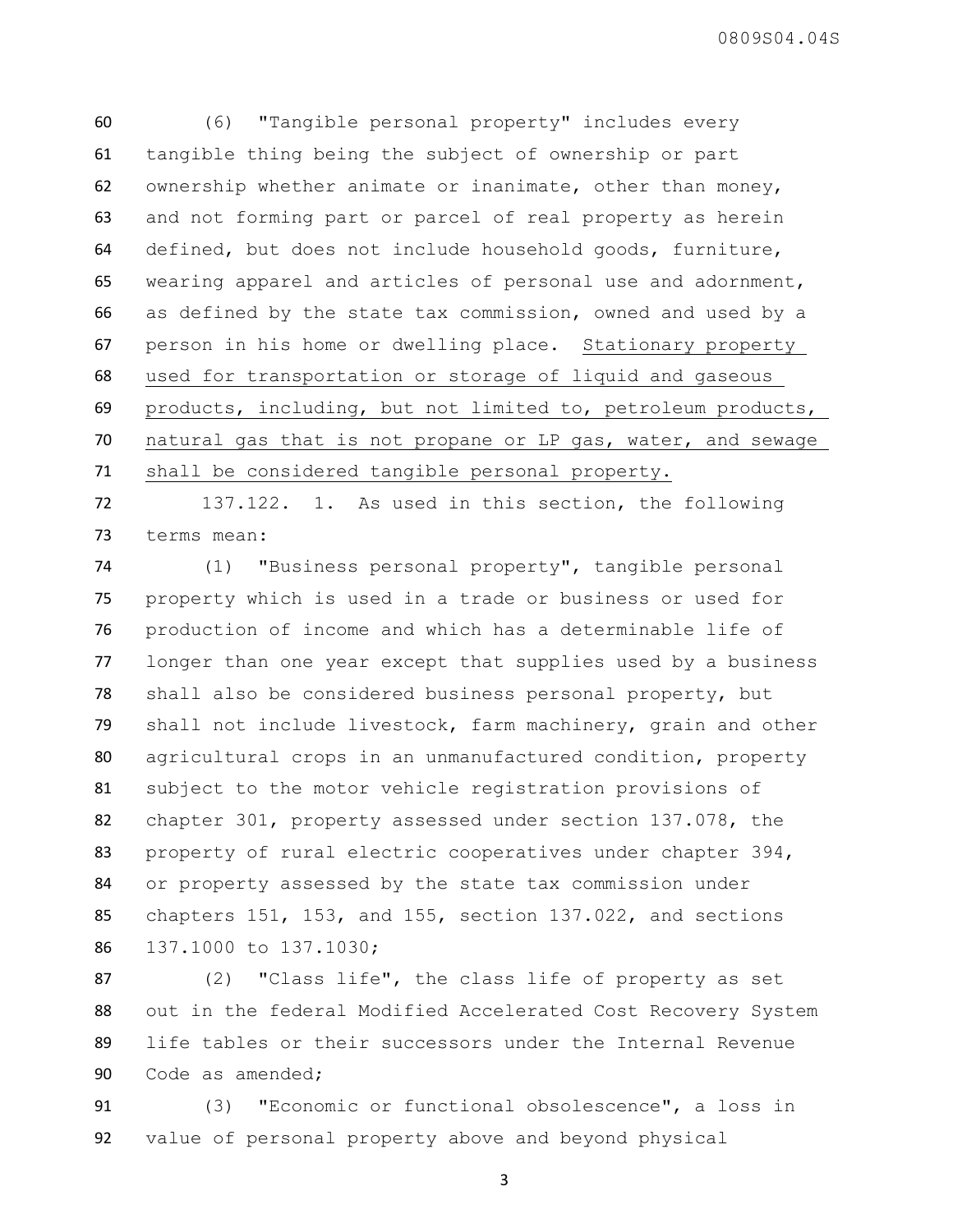deterioration and age of the property. Such loss may be the result of economic or functional obsolescence or both;

 (4) "Original cost", the price the current owner, the taxpayer, paid for the item without freight, installation, or sales or use tax. In the case of acquisition of items of personal property as part of an acquisition of an entity, the original cost shall be the historical cost of those assets remaining in place and in use and the placed-in- service date shall be the date of acquisition by the entity being acquired;

 (5) "Placed in service", property is placed in service when it is ready and available for a specific use, whether in a business activity, an income-producing activity, a tax- exempt activity, or a personal activity. Even if the property is not being used, the property is in service when it is ready and available for its specific use;

 (6) "Recovery period", the period over which the original cost of depreciable tangible personal property shall be depreciated for property tax purposes and shall be the same as the recovery period allowed for such property under the Internal Revenue Code.

 2. To establish uniformity in the assessment of depreciable tangible personal property, each assessor shall use the standardized schedule of depreciation in this section to determine the assessed valuation of depreciable tangible personal property for the purpose of estimating the value of such property subject to taxation under this chapter.

 3. For purposes of this section, and to estimate the value of depreciable tangible personal property for mass appraisal purposes, each assessor shall value depreciable tangible personal property by applying the class life and recovery period to the original cost of the property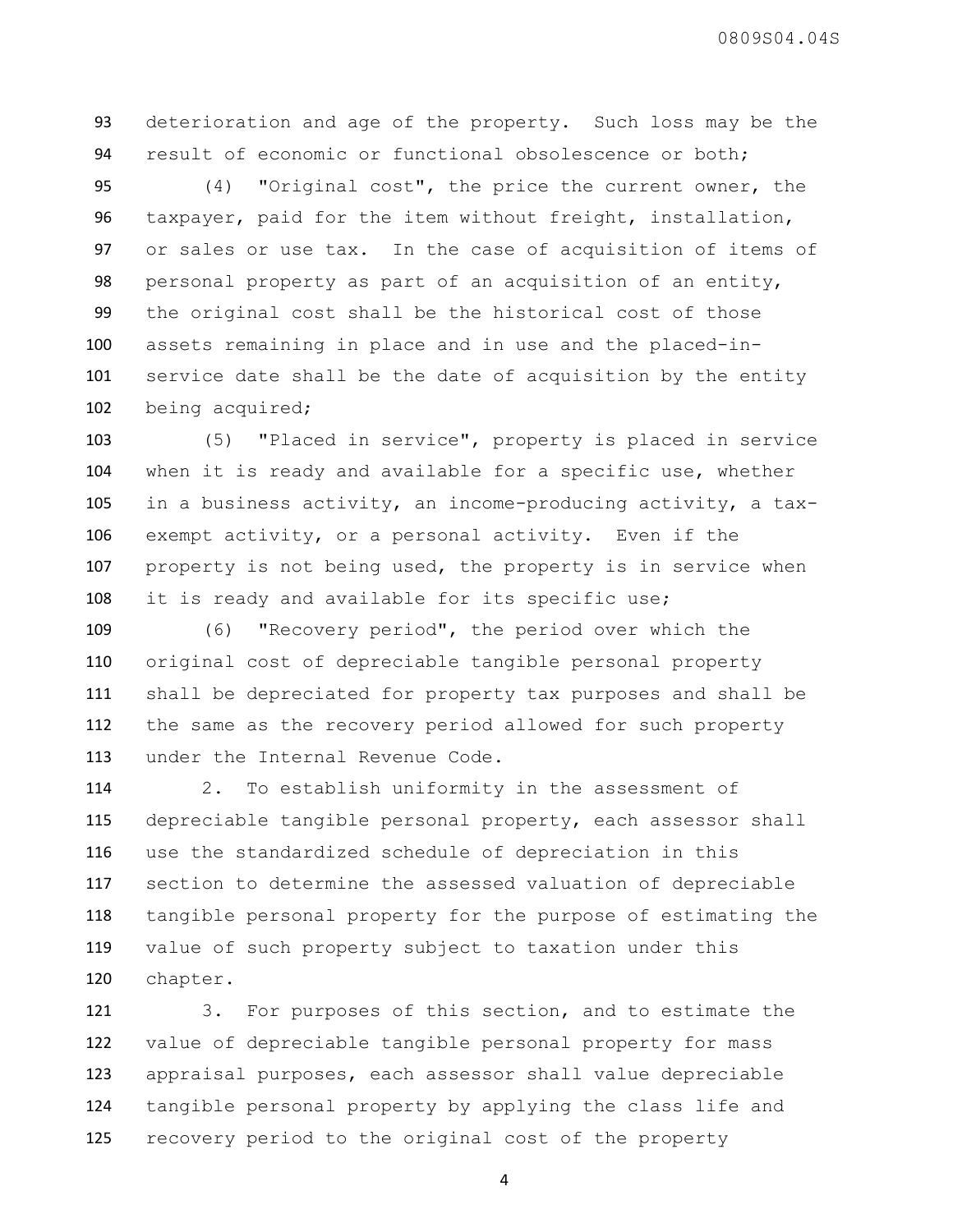according to the following depreciation schedule. The percentage shown for the first year shall be the percentage of the original cost used for January first of the year 129 following the year of acquisition of the property, and the percentage shown for each succeeding year shall be the percentage of the original cost used for January first of the respective succeeding year as follows:

| 133 | Year           | Recovery Period in Years |       |                |       |       |       |
|-----|----------------|--------------------------|-------|----------------|-------|-------|-------|
| 134 |                | 3                        | 5     | $7\phantom{.}$ | 10    | 15    | 20    |
| 135 | $\mathbf 1$    | 75.00                    | 85.00 | 89.29          | 92.50 | 95.00 | 96.25 |
| 136 | $\mathbf{2}$   | 37.50                    | 59.50 | 70.16          | 78.62 | 85.50 | 89.03 |
| 137 | 3              | 12.50                    | 41.65 | 55.13          | 66.83 | 76.95 | 82.35 |
| 138 | $\overline{4}$ | 5.00                     | 24.99 | 42.88          | 56.81 | 69.25 | 76.18 |
| 139 | 5              |                          | 10.00 | 30.63          | 48.07 | 62.32 | 70.46 |
| 140 | 6              |                          |       | 18.38          | 39.33 | 56.09 | 65.18 |
| 141 | 7              |                          |       | 10.00          | 30.59 | 50.19 | 60.29 |
| 142 | 8              |                          |       |                | 21.85 | 44.29 | 55.77 |
| 143 | $\mathsf 9$    |                          |       |                | 15.00 | 38.38 | 51.31 |
| 144 | 10             |                          |       |                |       | 32.48 | 46.85 |
| 145 | 11             |                          |       |                |       | 26.57 | 42.38 |
| 146 | 12             |                          |       |                |       | 20.67 | 37.92 |
| 147 | 13             |                          |       |                |       | 15.00 | 33.46 |
| 148 | 14             |                          |       |                |       |       | 29.00 |
| 149 | 15             |                          |       |                |       |       | 24.54 |
| 150 | 16             |                          |       |                |       |       | 20.08 |
| 151 | 17             |                          |       |                |       |       | 20.00 |

 Depreciable tangible personal property in all recovery periods shall continue in subsequent years to have the depreciation factor last listed in the appropriate column so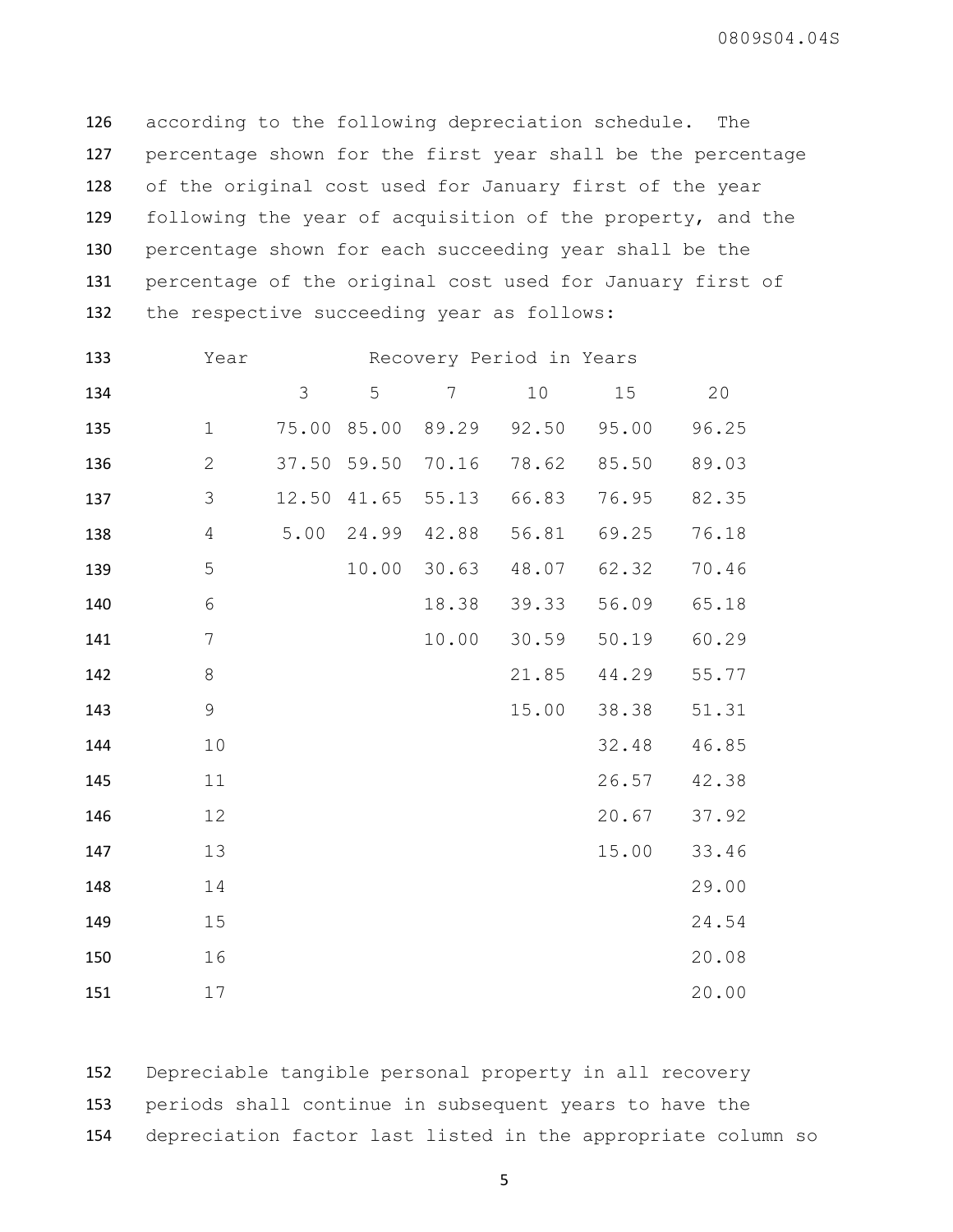long as it is owned or held by the taxpayer. The state tax commission shall study and analyze the values established by this method of assessment and in every odd-numbered year make recommendations to the joint committee on tax policy pertaining to any changes in this methodology, if any, that are warranted.

 4. Such estimate of value determined under this section shall be presumed to be correct for the purpose of determining the true value in money of the depreciable tangible personal property, but such estimation may be disproved by a taxpayer by substantial and persuasive evidence of the true value in money under any method determined by the state tax commission to be correct, including, but not limited to, an appraisal of the tangible personal property specifically utilizing generally accepted appraisal techniques, and contained in a narrative appraisal report in accordance with the Uniform Standards of Professional Appraisal Practice or by proof of economic or functional obsolescence or evidence of excessive physical deterioration. For purposes of appeal of the provisions of this section, the salvage or scrap value of depreciable tangible personal property may only be considered if the property is not in use as of the assessment date.

 5. This section shall not apply to business personal property placed in service before January 2, 2006. Nothing in this section shall create a presumption as to the proper method of determining the assessed valuation of business personal property placed in service before January 2, 2006, provided, however, that as of January 1, 2021, this section shall apply to all stationary property used for transportation or storage of liquid and gaseous products,

including, but not limited to, petroleum products, natural